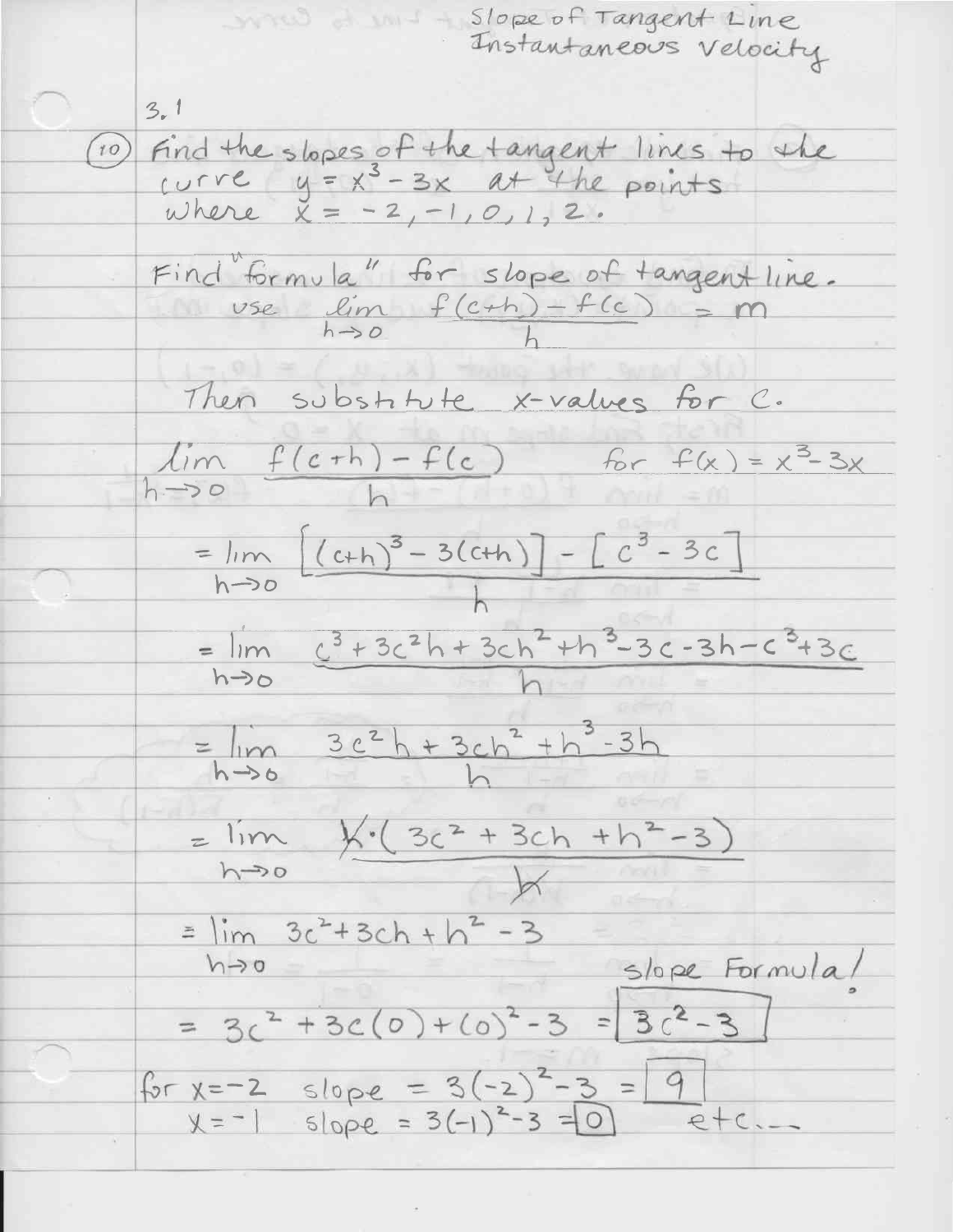Equation of Tangent Line to Corve z valdui-(12) Find the equation of the tangent line To find equation of a line we need a point  $(x_{1},y_{1})$  and a slope m. We have the point  $(x, y) = (0, -1)$ First, Find slope m at  $X = 0$ .  $m = lim_{x \to 0} f(0+h) - f(0)$   $f(x) = \frac{1}{x-1}$  $h \rightarrow o$  $= \lim_{h \to 0} \frac{h-1}{h} + 1$  $=$   $\frac{1}{h} \frac{1}{h} - 1 + \frac{h-1}{h-1}$ ne r<sup>o</sup>b  $\frac{1+h-1}{h-1}$  $h-1$  $h\rightarrow 0$  $=$   $\lim$  $h \rightarrow o$   $K(h-1)$  $|Im$  $h\rightarrow o$   $h-1$  $\overline{O}$   $\overline{\phantom{O}}$  $slope m=-1.$  $f(s-1) = s(0) = 3(-1)$  $10 = 2^{-9}(1+)$  $5 = 3$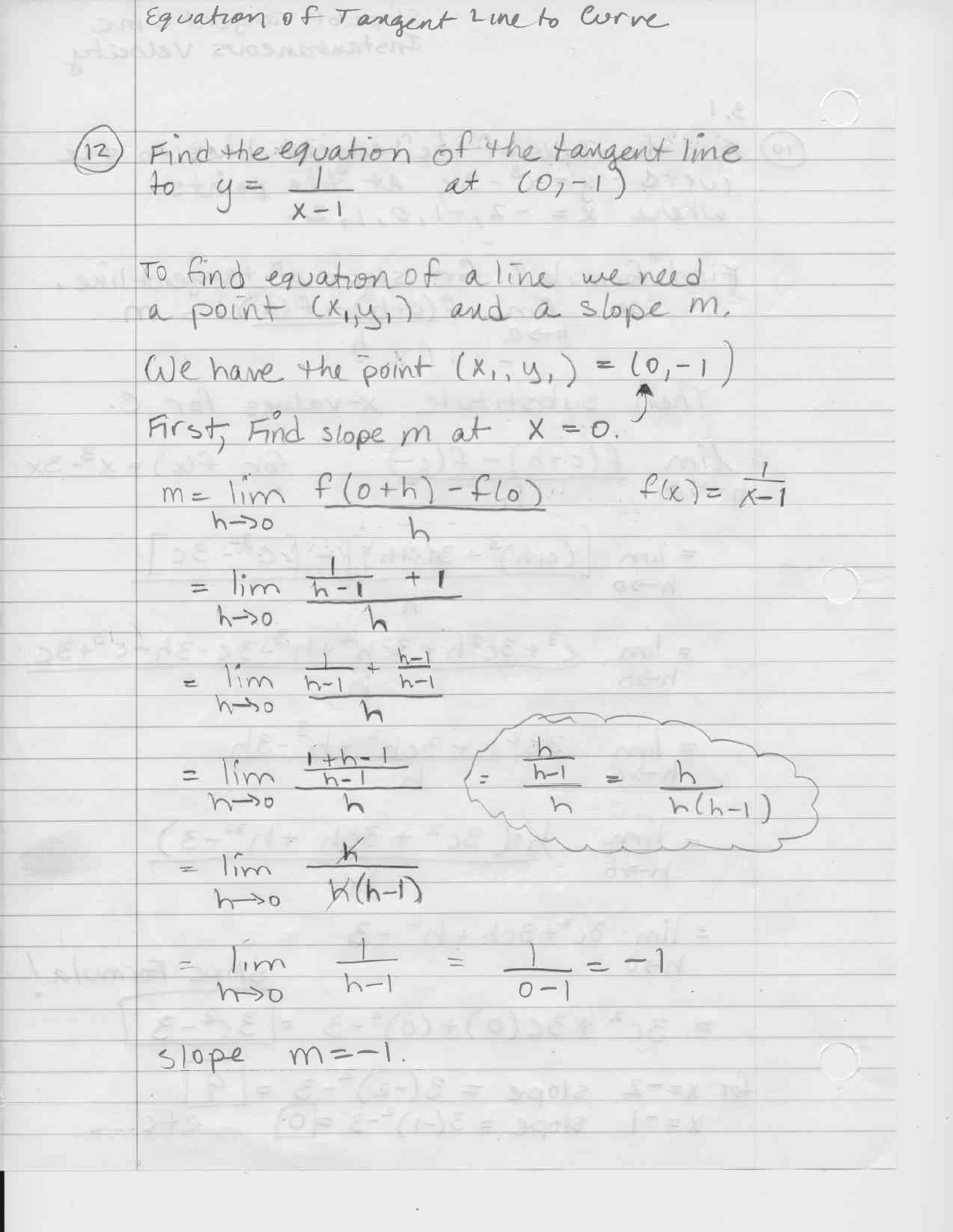(12) Continued point-slope form for equation of tangent m line is  $y - y_1 = m(x - x_1)$  $= (0,-1)$  $(x_i,y_i)$ m  $-1(X - 0)$  $4 - (-1)$  $4 + 1$  $\equiv$  $y =$ equation of tangent line a the corre  $y =$  $x-1$  $-1$ د لاده  $(0071877 - 100412)$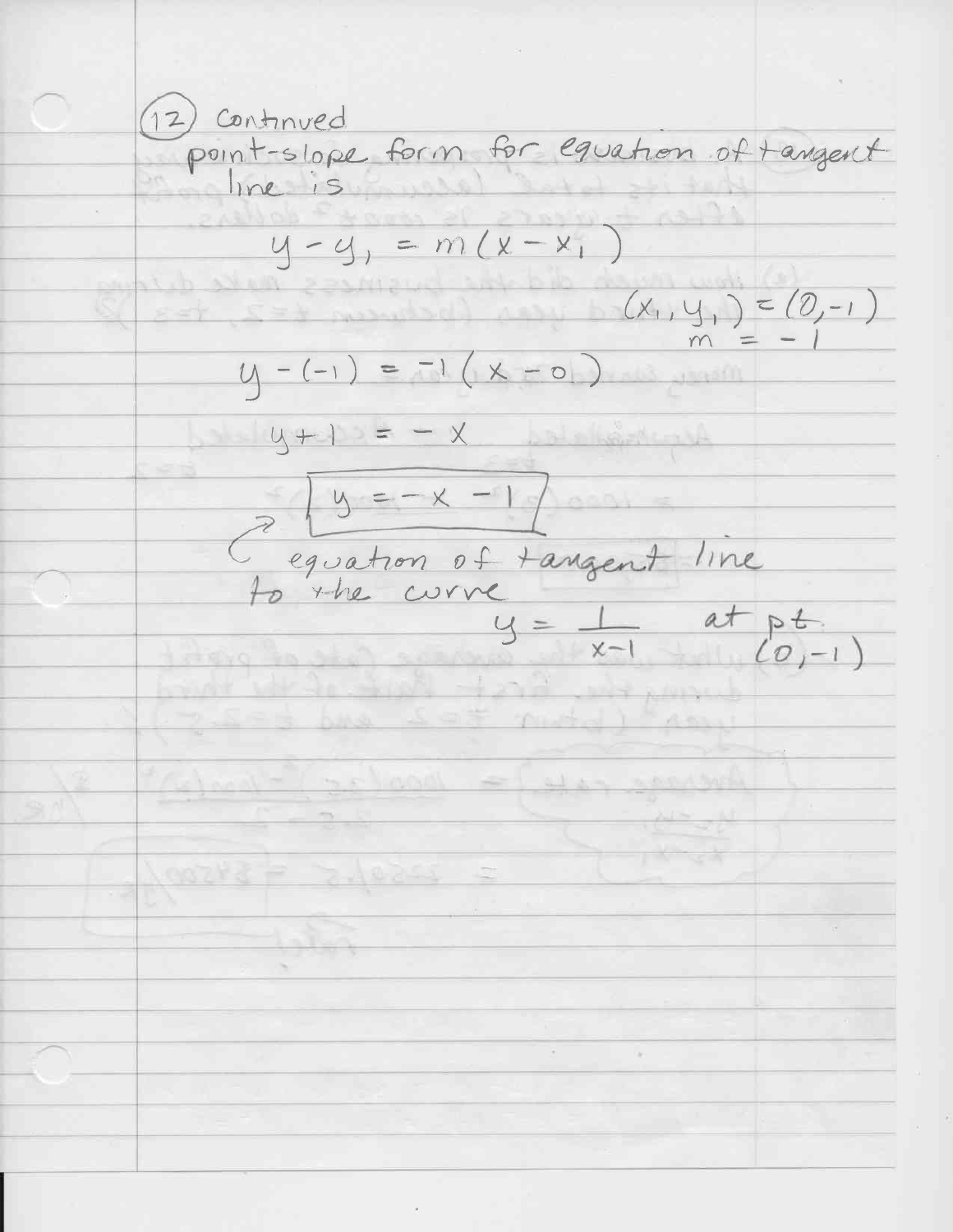(18) A business is prospering in such a way<br>that its to tal (accumulated) profit<br>after t years is 1000 t<sup>2</sup> dollars. (a) How much did the business make during Money Earned 3rd year = Accumulated - Accumulated<br>= 1000(3)<sup>2</sup> - 1000(2)<sup>2</sup>  $N = 55,000$ would abe a (b) what was the average rate of profit<br>during the first half of the third<br>year (btwn t=2 and t=2.5)? Average rate) =  $1000(2.5)^2 - 1000(2)^2$  \$/gR.  $42 - 41$  $X_2-X_1$  $= 2250$ ,  $= 54500$ /yr. rabel-